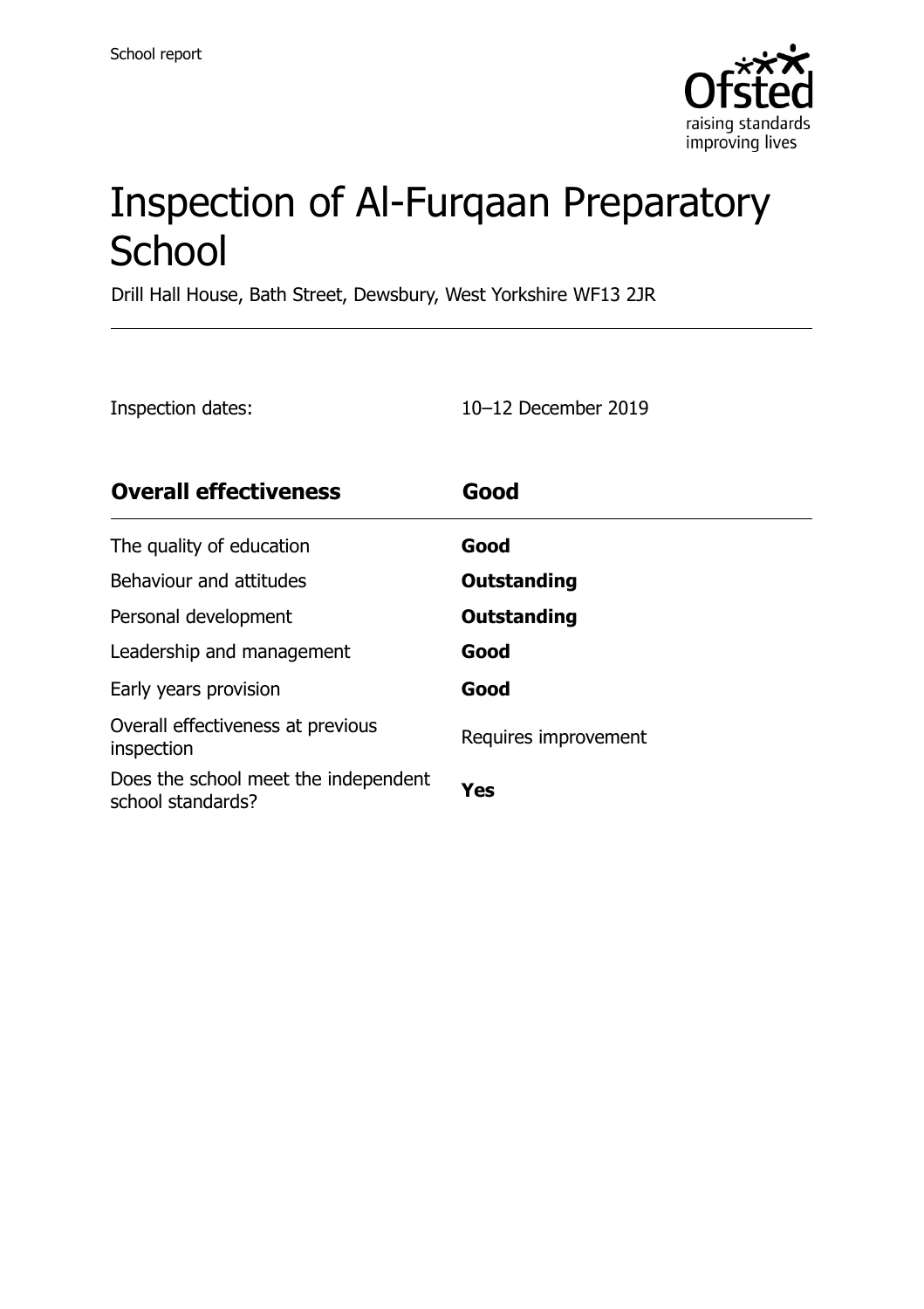

### **What is it like to attend this school?**

Pupils are exceptionally happy, polite and confident. They want to learn. Parents and carers are also overwhelmingly positive about the school. All those who responded to Ofsted's online questionnaire would recommend the school to others.

Teachers have remarkably high expectations of behaviour. Pupils' spiritual and moral development is very well considered. Pupils believe that behaviour is exceptional, and that bullying is not an issue. Pupils get to visit lots of interesting places and large numbers of pupils take part in the wide range of clubs that are available.

Pupils' learning is well planned so that they achieve well. Some of the planning in the early years is not as good as it could be, which is limiting how well the youngest children get on. Planning for some subjects, such as history and geography, has recently proved to be successful in improving pupils' knowledge and understanding.

Pupils read well. Phonics is taught effectively, pupils read to adults every day and attendance at the 'reading enthusiasts' club is high. Books have been purchased to support learning in lessons but books in the library need updating.

#### **What does the school do well and what does it need to do better?**

Teachers plan activities that support pupils in becoming kind, thoughtful and responsible citizens in modern Britain. Much of the day is devoted to promoting pupils' personal development, for example through Taleem, citizenship, assemblies and personal, social and health education. Pupils are given lots of opportunities to shine and grow in confidence. Young pupils take on roles such as playground buddies. Older pupils lead prayer and perform in front of others. They take on these roles with confidence and pride. During the inspection, a mock general election took place with a visiting local school. This was a high-quality experience for pupils. It gave them the opportunity to listen to a range of opinions and to take on the role of Ministers of Parliament. It was highly effective in promoting fundamental British values and teaching pupils about the democratic process.

Pupils' understanding of different types of relationships and beliefs is clear, as is their respect for others. Teachers and teaching assistants act as excellent role models in demonstrating respect, politeness and care. This has helped to forge excellent relationships between adults and pupils. Pupils have the confidence to ask questions. They are not afraid to make mistakes and to seek help if they need it.

Pupils are respectful and kind to each other. The introduction of the new rewards system has been welcomed by pupils and parents. Parents commented on how they appreciate the excellent communication from the school. They particularly like the online system that keeps them up to date with their child's behaviour.

Pupils' achieve highly in all subjects. Planning ensures that pupils remember what they have learned. Teachers also recap on previous learning to help pupils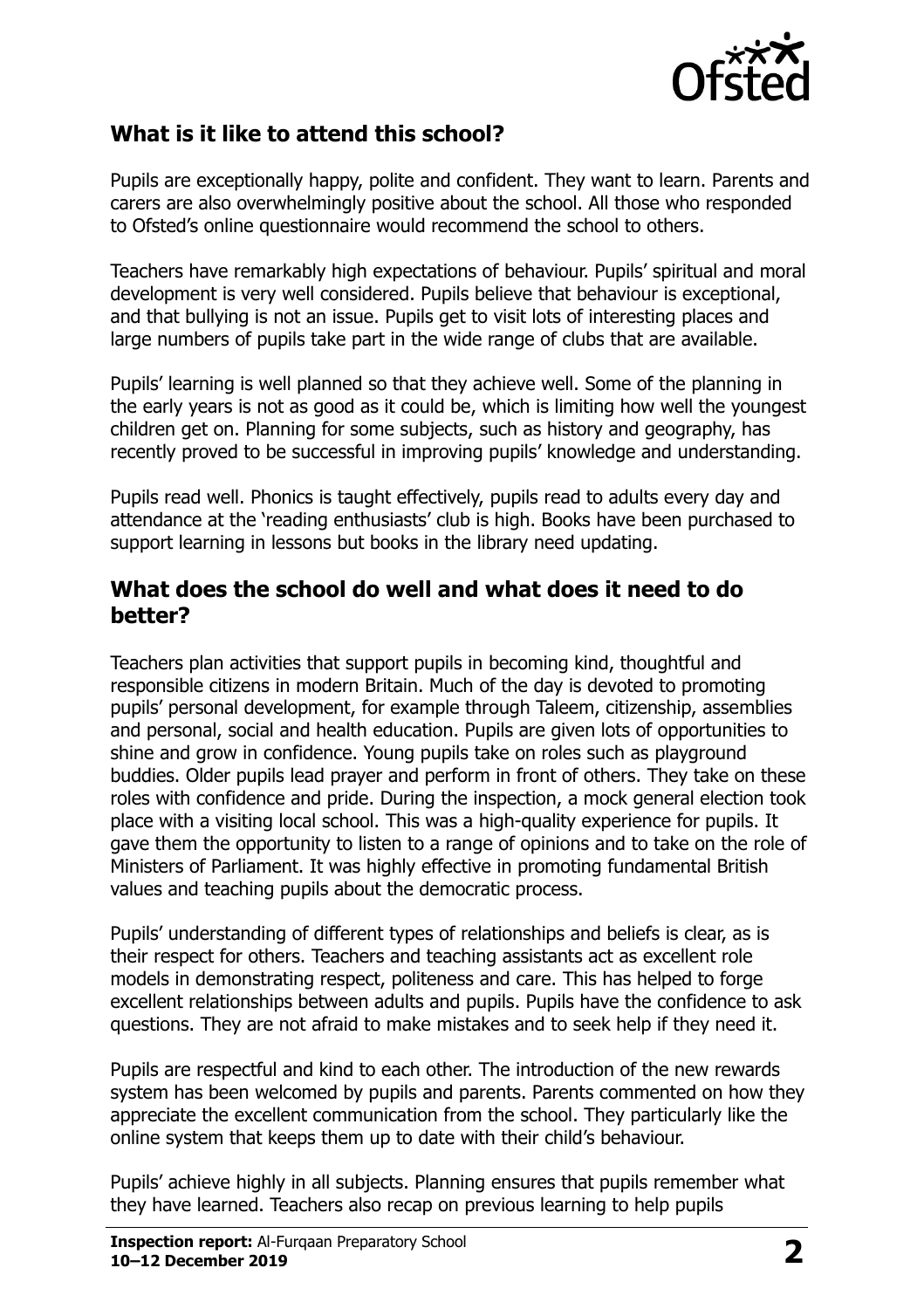

understand new things. Teaching assistants are skilled in helping pupils learn. They are good at supporting pupils who need extra help and those with special educational needs and/or disabilities (SEND). Planning for some subjects, such as history and geography, is new. After speaking to pupils, it is obvious that they are remembering what they have learned. However, this new planning needs careful checking to ensure that it continues to be successful. Teachers ensure that the curriculum is carefully planned to make sure that pupils experience a wide range of topics. Pupils visit museums, art galleries and different places of worship.

Even the youngest children in Nursery begin to learn to recognise letters, sounds and how to write them. Teachers take every opportunity to help children learn to read, write and do mathematics. Phonics is extremely well taught across the school. The books that pupils read are well matched to their phonics knowledge. Pupils quickly become fluent readers. They love to read. The proprietor has invested in many books which support pupils in learning to read and in their literacy lessons. However, many of the books in the library are old. Teachers are very aware of any pupils who are not doing as well as others and those with SEND. Different strategies are used successfully to help these children, such as individual targets and smallgroup interventions.

In Nursery and Reception, children spend a lot of time in adult-led activities, which are well-planned and highly focused on reading, writing and mathematics. Young children achieve very well in these areas. Teachers' interactions with these young children are excellent. Children do get time to choose activities for themselves. However, these activities are not as well organised or planned as they should be, particularly those that take place outside. This limits children's learning across other areas of the curriculum.

Senior leaders have requested that they gain authorisation to accept children from two years old. They have ensured that shared areas and a separate room are available to meet the needs of these younger children. A suitable and private changing area has been installed. Written documentation demonstrates that teachers have considered the needs of these younger children. This includes procedures for intimate care such as nappy changing.

Senior leaders and governors are passionate about helping pupils become good and knowledgeable citizens. They meet regularly. Through these meetings and regular evaluations, they have ensured that all the independent school standards, the statutory requirements of the early years foundation stage and schedule 10 of the Equality Act 2010 are consistently met. Risk assessments are completed every day. However, leaders are not always quick enough at responding to minor issues. All staff who commented said that they felt very well supported by senior leaders. Staff professional development is important, with most staff being involved in some form of training.

### **Safeguarding**

The arrangements for safeguarding are effective.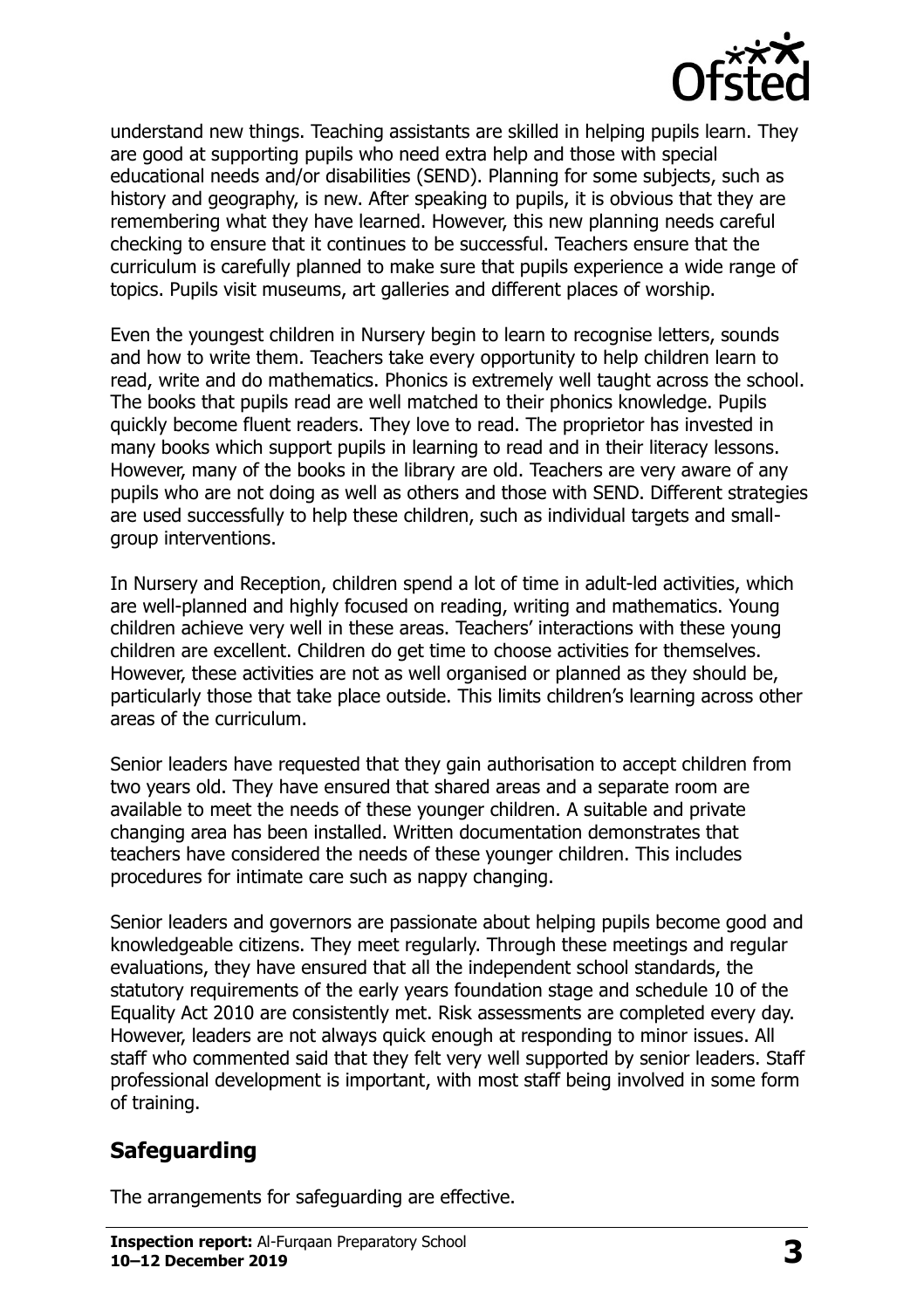

The previous headteacher remains a full-time member of staff and has taken on the role of designated safeguarding lead (DSL). His knowledge of the school and its pupils helps him to understand the safeguarding needs of these pupils and their families. He is in constant communication with the local authority and staff to make sure everybody is up to date with current safeguarding issues. One of the governors uses his expertise in safeguarding to support the school. The DSL ensures that the safeguarding policy is up to date and that it is available for parents. Recruitment checks on staff are robustly recorded.

### **What does the school need to do to improve?**

## **(Information for the school and proprietor)**

- Child-initiated activities for children in the early years, particularly in Reception, are not consistently well planned. Children are not learning as well as they could during free-choice times and resources are not being used well to further their learning. Teachers need to ensure that planning for free-choice activities clearly identifies the intended learning, for example introducing key vocabulary, and that the resources are adapted effectively to support this learning.
- Senior leaders have ensured that planning for all subjects is sequential. Each topic builds on prior learning across all subjects and a system is in place to gather information about what pupils have remembered. However, planning for foundation subjects is new and leaders need to monitor this to ensure that it continues to be successful in helping pupils to embed knowledge in their longterm memory.
- Books in the library do not reflect modern authors and British society today. This restricts pupils' learning and enjoyment of reading. More up-to-date literature is needed in the school library.
- Risk assessments are carried out daily by staff. Issues raised are not always immediately addressed and therefore there is the potential for minor accidents to occur, such as splinters from rough wood. The proprietor needs to identify and address these issues with more urgency.

### **How can I feed back my views?**

You can use [Ofsted Parent View](http://parentview.ofsted.gov.uk/) to give Ofsted your opinion on your child's school, or to find out what other parents and carers think. We use Ofsted Parent View information when deciding which schools to inspect, when to inspect them and as part of their inspection.

The Department for Education has further quidance on how to complain about a school.

If you're not happy with the inspection or the report, you can [complain to Ofsted.](http://www.gov.uk/complain-ofsted-report)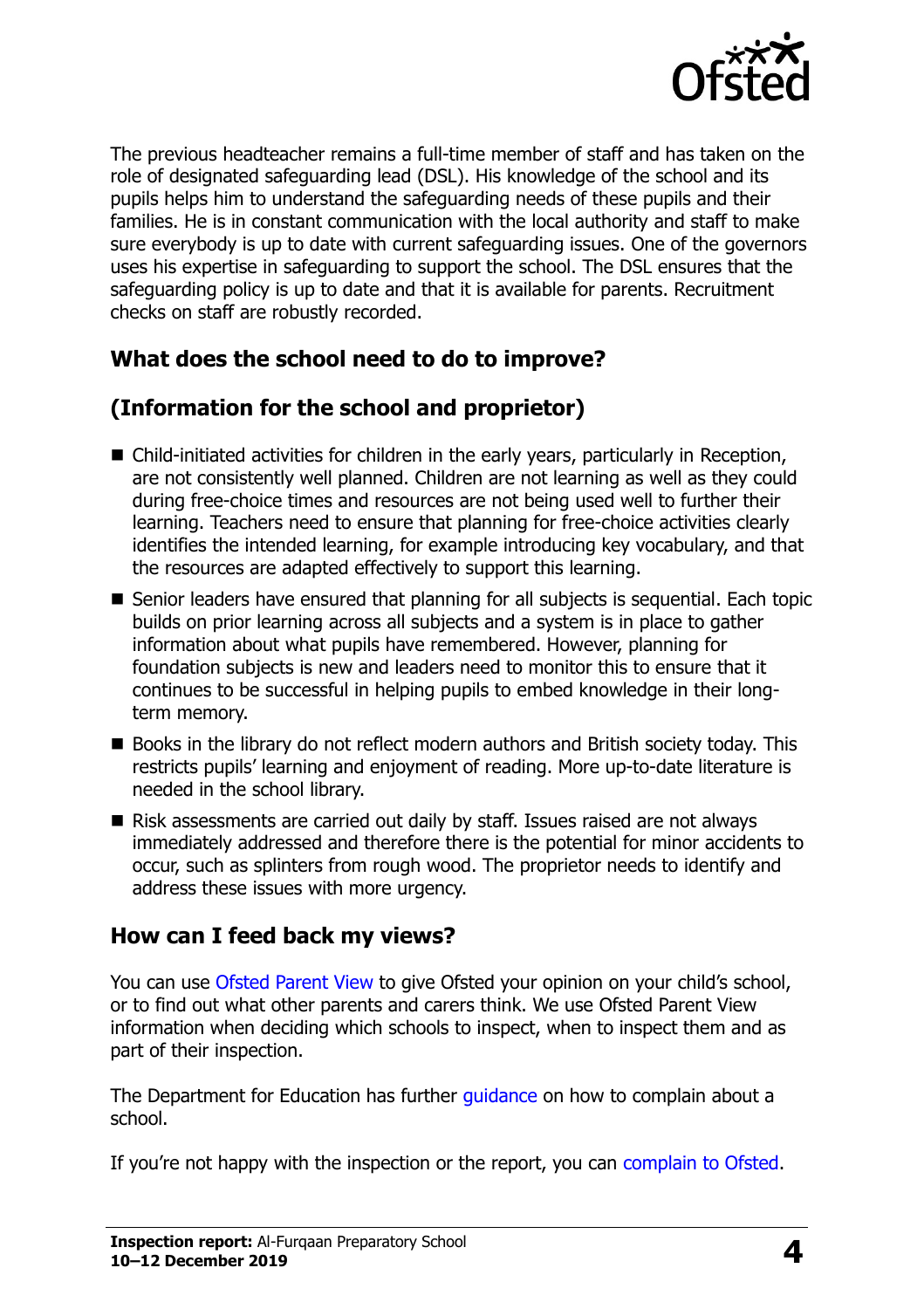

#### **School details**

| Unique reference number             | 131131                            |
|-------------------------------------|-----------------------------------|
| <b>DfE</b> registration number      | 382/6019                          |
| <b>Local authority</b>              | <b>Kirklees</b>                   |
| <b>Inspection number</b>            | 10110719                          |
| <b>Type of school</b>               | Independent Muslim primary school |
| <b>School category</b>              | Independent school                |
| Age range of pupils                 | 3 to 11                           |
| <b>Gender of pupils</b>             | Mixed                             |
| Number of pupils on the school roll | 129                               |
|                                     |                                   |
| <b>Number of part-time pupils</b>   | 14                                |
| <b>Proprietor</b>                   | <b>Yusuf Bham</b>                 |
| <b>Chair</b>                        | <b>Yusuf Bham</b>                 |
| <b>Headteacher</b>                  | Shaheda Ughratdar                 |
| <b>Annual fees (day pupils)</b>     | £1,200                            |
| <b>Telephone number</b>             | 01924 453661                      |
| <b>Website</b>                      | none                              |
| <b>Email address</b>                | info@alfurqaanschool.org          |

### **Information about this school**

- The school was previously inspected in June 2018 when, following a full standard inspection, its overall effectiveness was judged to require improvement.
- The school received a progress monitoring inspection in March 2019 when all the independent school standards were judged to be met.
- $\blacksquare$  The school accepts up to 142 pupils from 3 to 11 years.
- The school has an Islamic ethos.
- The school has two pre-fabricated buildings for Nursery and Reception children. Both are immediately adjacent and on the same secure site as the main school.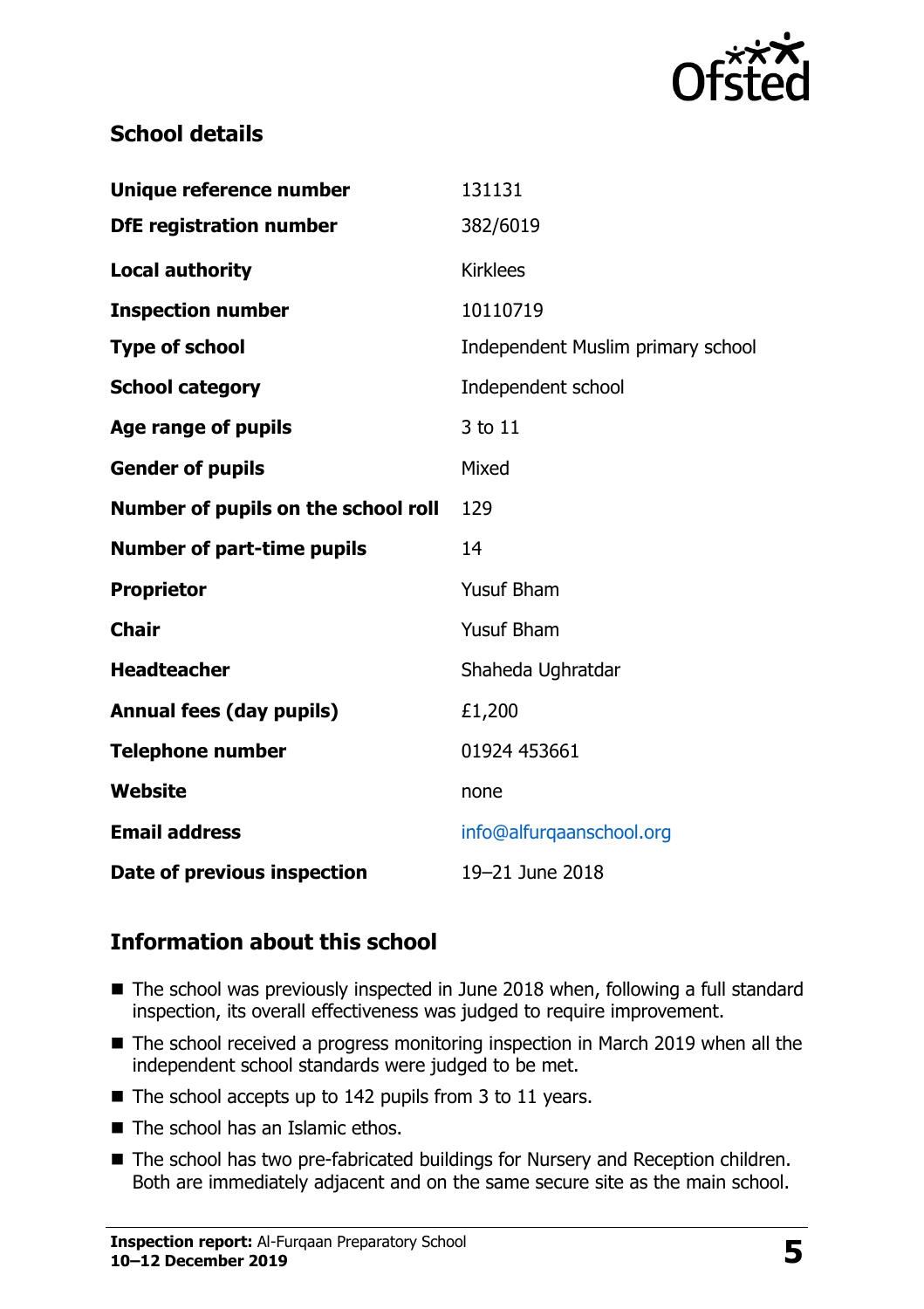

 $\blacksquare$  The school does not have a website.

### **Information about this inspection**

We carried out this inspection under section 109(1) and (2) of the Education and Skills Act 2008. The purpose of the inspection is to advise the Secretary of State for Education about the school's suitability for continued registration as an independent school.

The school has applied to the Department for Education (DfE) to make a 'material change' to its registration. At the DfE's request, we checked whether the school is likely to meet the relevant independent school standards if the DfE decides to approve the change. This part of the inspection was carried out under section 162(4) of the Education Act 2002.

- The DfE asked the inspection team to consider if the school has the capacity to increase numbers on roll by 33 and if it is ready to accept children from two years old. The outcome of this part of the inspection is: The school is likely to meet the relevant independent school standards if the material change relating to the school provision is implemented.
- During the inspection, we met with the proprietor, who is also the chair of governors, one other governor and with members of the senior leadership team, including the headteacher.
- We had discussions with a lot of pupils, some parents and several staff. The lead inspector also spoke to an external consultant. The views of parents, pupils and staff were also received via Ofsted's online questionnaires.
- We considered in depth pupils' learning in reading, writing, personal, social and health education (PSHE) and information and communication technology (ICT). We did this by visiting lessons, looking at pupils' written work, meeting with pupils, teachers and curriculum leaders and attending assemblies.
- We also considered pupils' learning in history and geography.
- We considered a range of documentation, for example records of recruitment checks and the safeguarding policy, as well as speaking to several staff to ensure that safeguarding procedures are effective.
- We both read several documents and considered their implementation in meeting the independent school standards.

#### **Inspection team**

Jo Sharpe, lead inspector **Her Majesty's Inspector** 

Julia Norton Foulger **Contact Contact Contact Contact Contact Contact Contact Contact Contact Contact Contact Contact Contact Contact Contact Contact Contact Contact Contact Contact Contact Contact Contact Contact Contact**